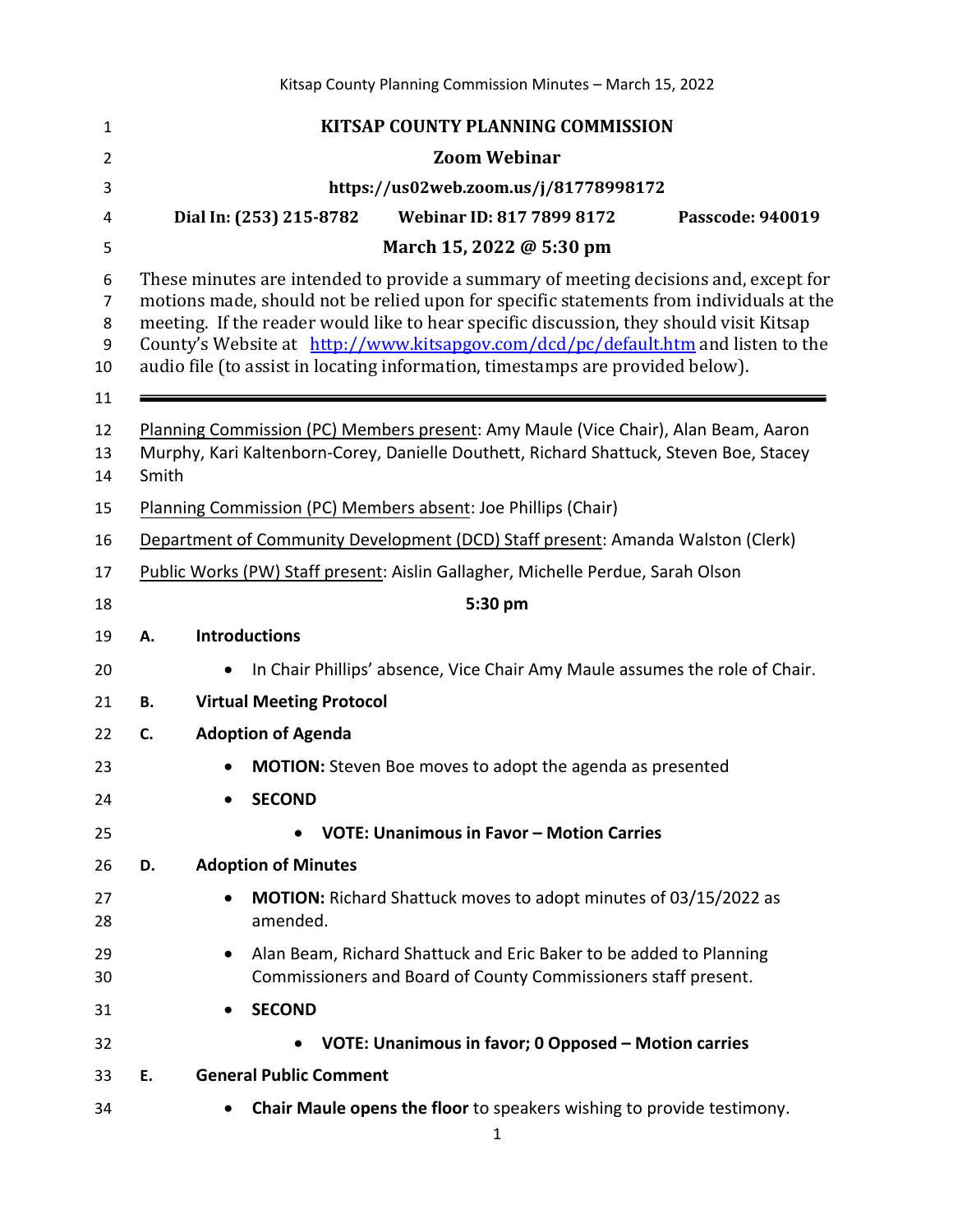Kitsap County Planning Commission Minutes – March 15, 2022

| $\mathbf{1}$                           |           | SPEAKER: Bill Palmer, Kitsap Alliance of Property Owners (KAPO) President                                                                                                                                                                                                                                                                                                                                                                                                                                                                             |
|----------------------------------------|-----------|-------------------------------------------------------------------------------------------------------------------------------------------------------------------------------------------------------------------------------------------------------------------------------------------------------------------------------------------------------------------------------------------------------------------------------------------------------------------------------------------------------------------------------------------------------|
| $\overline{2}$                         |           | Comments regarding hybrid meetings and Bike/Electric Vehicle code.                                                                                                                                                                                                                                                                                                                                                                                                                                                                                    |
| 3<br>4                                 |           | Chair Maule calls again for speakers; as there are no other speakers; closes the<br>floor to general speakers.                                                                                                                                                                                                                                                                                                                                                                                                                                        |
| 5                                      |           | 5:39 pm                                                                                                                                                                                                                                                                                                                                                                                                                                                                                                                                               |
| 6                                      | F.        | Work Study: Public Works Dept. of Ecology Permit Required Update - Source Control                                                                                                                                                                                                                                                                                                                                                                                                                                                                     |
| $\overline{7}$<br>8                    |           | Best Management Practices (BMPs) for Existing Businesses - Sarah Olson, Public<br>Works (PW) Stormwater (SW) Program Analyst (approx. 30 min)                                                                                                                                                                                                                                                                                                                                                                                                         |
| 9<br>10                                | $\bullet$ | Ms. Olson introduces Aislin Gallagher, SW Monitoring & Outreach Coordinator<br>and Michelle Perdue, SW Manager.                                                                                                                                                                                                                                                                                                                                                                                                                                       |
| 11<br>12<br>13<br>14<br>15<br>16<br>17 | $\bullet$ | Ms. Olson provides a brief overview of the project, referencing a visual<br>presentation, including background, timeline with required adoption of August<br>1, 2022, public participation plan and other information; specifically noting DOE<br>requires creation of a Source Control BMP program, including permit activities,<br>creating a business inventory, inspections and staff training as well as adoption<br>of an ordinance to implement BMPs; all are required to order to stay in<br>compliance with DOE and the Municipal SW permit. |
| 18<br>19<br>20                         | $\bullet$ | Ms. Olson notes BMP is defined as 'an activity, practice, or maintenance<br>procedure that prevents or reduces the pollutants to Kitsap County storm<br>system or waters of the State' and shares proposed ordinance language.                                                                                                                                                                                                                                                                                                                        |
| 21<br>22<br>23                         |           | <b>QUESTION:</b> Mr. Shattuck asks if older buildings, such as the old Grocery Outlet<br>Silverdale location, would be required to restructure or retrofit SW<br>management systems to bring it completely up to code with this proposal?                                                                                                                                                                                                                                                                                                             |
| 24<br>25<br>26                         |           | <b>ANSWER:</b> Ms. Olson notes that this ordinance's related BMPs include<br>practices such as vehicle washing, control of leaching chemicals, etc.,<br>not catch basins and piping.                                                                                                                                                                                                                                                                                                                                                                  |
| 27<br>28<br>29<br>30<br>31             |           | Ms. Olson continues review; scope includes all pollution generating businesses<br>including public and private institutional, commercial and industrial sites; single<br>and multi-family sites also included but on complaint basis only; DOE requires<br>all pollution generating businesses meet all applicable BMPs outlined in DOE<br>SW Management Manual of Western Washington (SWMMWW)                                                                                                                                                        |
| 32<br>33                               |           | Ms. Olson notes PW will be required to annually inspect 20% of all pollution<br>generating business sites; estimate 150 inspections of 737 total identified.                                                                                                                                                                                                                                                                                                                                                                                          |
| 34<br>35                               |           | <b>QUESTION:</b> Aaron Murphy asks about definitions, examples of pollution<br>generating businesses.                                                                                                                                                                                                                                                                                                                                                                                                                                                 |
| 36<br>37<br>38                         |           | ANSWER: Ms. Olson lists examples including mobile businesses, auto<br>repair, restaurants, gas stations, grocery stores, fleet rentals, dry<br>cleaners, rock quarries; notes this ordinance does not apply to                                                                                                                                                                                                                                                                                                                                        |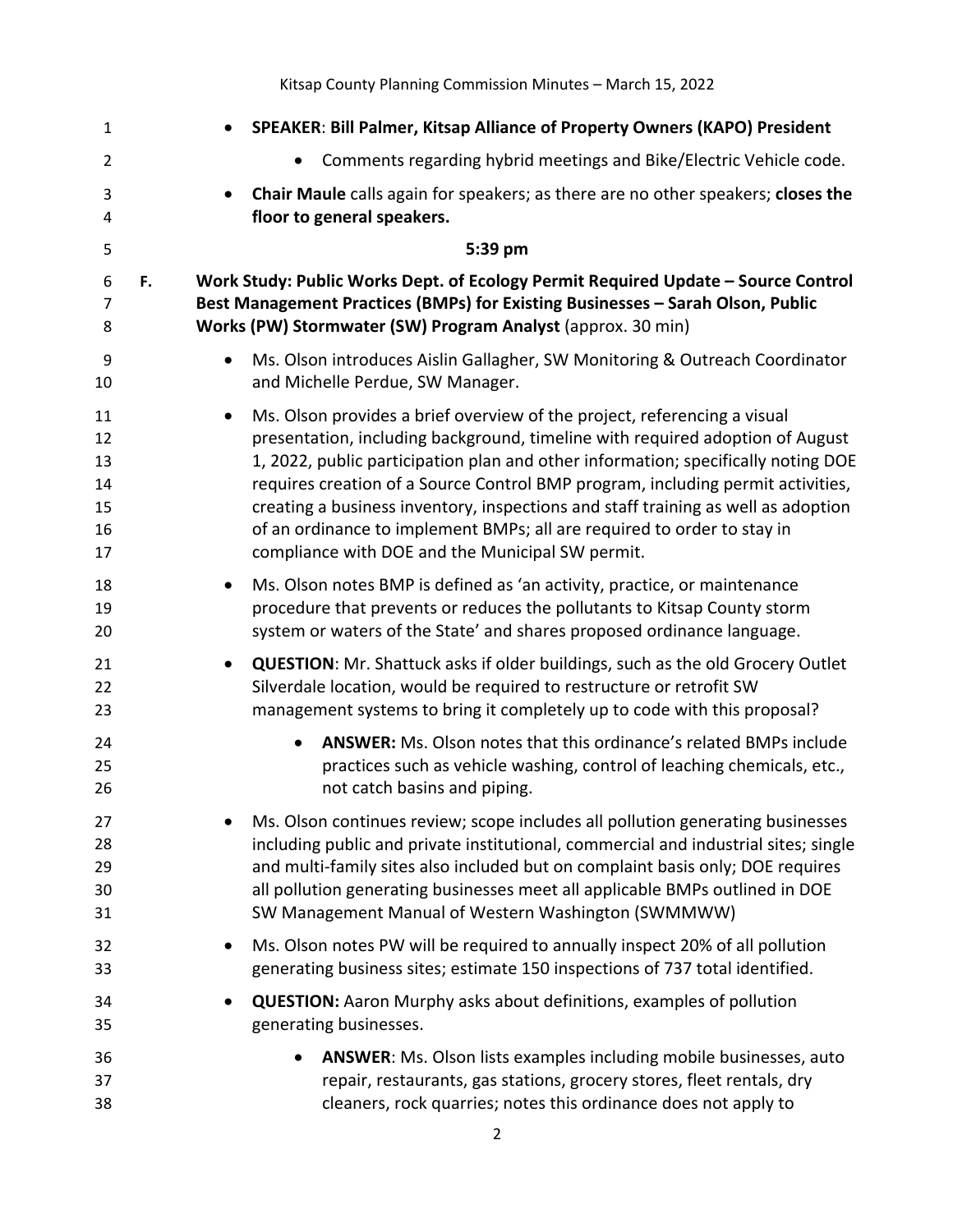|                                | Kitsap County Planning Commission Minutes - March 15, 2022                                                                                                                                                                                                                                                                                            |
|--------------------------------|-------------------------------------------------------------------------------------------------------------------------------------------------------------------------------------------------------------------------------------------------------------------------------------------------------------------------------------------------------|
| $\mathbf{1}$<br>$\overline{2}$ | infrastructure, only BMPs, such as actions or measures taken by<br>employees to prevent pollution entering stormwater system.                                                                                                                                                                                                                         |
| 3<br>4                         | Mr. Murphy and Mr. Beam suggest this information will be of high<br>$\bullet$<br>interest to the public, should be included at the front of presentation                                                                                                                                                                                              |
| 5                              | <b>QUESTION:</b> Mr. Murphy asks about impacts of not adopting DOE changes?                                                                                                                                                                                                                                                                           |
| 6<br>7<br>8                    | ANSWER: Ms. Olson and Ms. Gallagher confirm not complying with<br>DOE requirements will generate a fine of \$20,000 per day for each<br>day Kitsap County is out of compliance.                                                                                                                                                                       |
| 9<br>10                        | Ms. Perdue notes the presentation includes information that will help address<br>$\bullet$<br>some of the concerns and questions the PC has.                                                                                                                                                                                                          |
| 11<br>12<br>13                 | Ms. Olson notes the Code Enforcement process, noting the term 'applicable'<br>$\bullet$<br>BMPs refers to those that are required and enforceable; there are also optional<br>BMPs that can be provided for a business, but are not required.                                                                                                         |
| 14<br>15<br>16<br>17           | M. Olson continues her review including Public Participation Plan, noting<br>$\bullet$<br>outreach to targeted contacts and stakeholders, individual consultations,<br>media posts, hosting public outreach webinar; shares project website and<br>public comment form for submitting written comments; reviews next steps.                           |
| 18                             | 5:55 pm                                                                                                                                                                                                                                                                                                                                               |
| 19<br>20<br>21<br>22           | <b>QUESTION:</b> Mr. Shattuck notes the language as written states it applies to all<br>$\bullet$<br>existing land uses and business activities; asks for confirmation that this will<br>not require retro-fitting and asks what inspection would look like, for example,<br>for customer parking which is one of the listed land uses or activities. |
| 23<br>24<br>25<br>26<br>27     | <b>ANSWER:</b> Ms. Olson notes there are different kinds of BMPs;<br>operational BMP could include sweeping, a structural BMP could be<br>an oil/water separator, treatment BMP could be a retention pond;<br>Kitsap will follow DOE's required BMPs, such as required quarterly<br>sweeping for customer parking lots, for one example.              |
| 28<br>29                       | Mr. Beam asks to see the DOE BMPs; states this kind of item will<br>cause public concern.                                                                                                                                                                                                                                                             |
| 30<br>31                       | Ms. Olson notes they are contained in the SWMMWW,<br>will email it to the PC and shares a link.                                                                                                                                                                                                                                                       |
| 32<br>33<br>34                 | <b>QUESTION:</b> Mr. Shattuck notes a County program in place to ensure catch<br>basins are emptied, and pumping is required to be sure piping is clear; asks if<br>that would be an example of a BMP and subject to inspection.                                                                                                                      |
| 35<br>36<br>37                 | ANSWER: Ms. Olson confirms that is a BMP, but it is a storm system<br>maintenance BMP, which is different from those addressed in this<br>ordinance; PW has a commercial inspection program in place for that.                                                                                                                                        |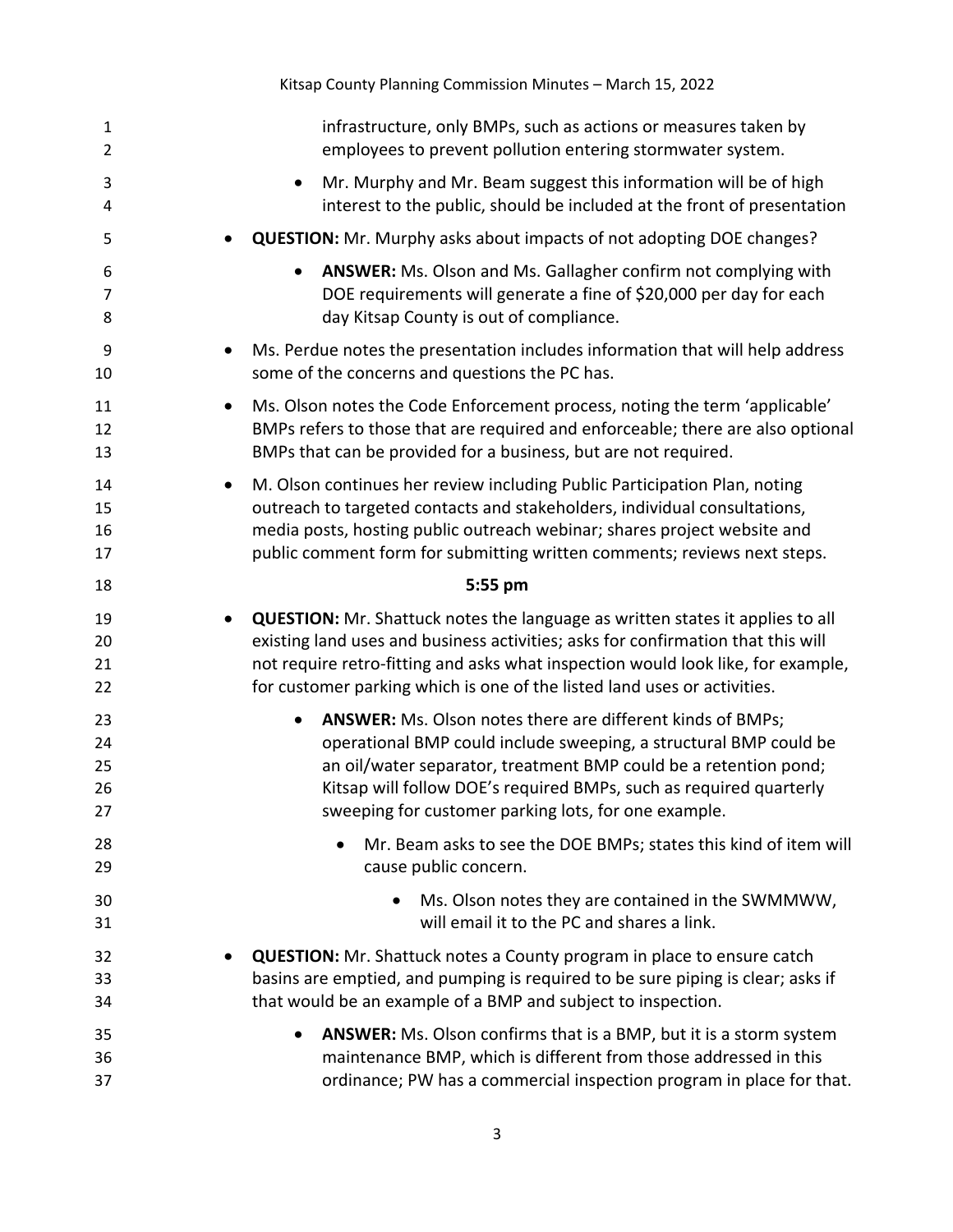Kitsap County Planning Commission Minutes – March 15, 2022

| $\mathbf{1}$<br>$\overline{2}$<br>3<br>4<br>5 | Mr. Shattuck asks, and Ms. Olson confirms, this ordinance does not<br>$\bullet$<br>focus on acts like pumping out the catch basin or removing the gravel;<br>if there was refuse flowing into the catch basin, that would be the<br>kind of action that would require a BMP, to ensure pollution does not<br>enter the SW system. |
|-----------------------------------------------|-----------------------------------------------------------------------------------------------------------------------------------------------------------------------------------------------------------------------------------------------------------------------------------------------------------------------------------|
| 6<br>7<br>8<br>9                              | Mr. Shattuck notes installation of an oil/water separator could help<br>$\bullet$<br>prevent pollution, but it's not specifically required; suggests including<br>language in the statute stating action, such as installing an oil/water<br>separator, is not required if the business doesn't already have one.                 |
| 10<br>11<br>12                                | Ms. Olson clarifies if the operational source control BMPs are failing,<br>$\bullet$<br>it would mean the business is failing to prevent illicit discharges of<br>pollution into the SW system.                                                                                                                                   |
| 13                                            | Mr. Beam asks about operational BMPs for customer parking.                                                                                                                                                                                                                                                                        |
| 14<br>15<br>16                                | Mr. Shattuck asks for clarity, in language, to reflect this is only in<br>relation to operational issues, not with existing SW systems, except to<br>the extent there are operational aspects to existing infrastructure.                                                                                                         |
| 17<br>18<br>19                                | Ms. Olson notes the language does include a reference that if<br>$\bullet$<br>operational source control BMPs fail to prevent illicit discharge,<br>structural or treatment BMPs shall be implemented.                                                                                                                            |
| 20<br>21<br>22<br>23                          | Mr. Shattuck asks, and Ms. Olson confirms, if the operational Source<br>$\bullet$<br>Control BMPs are failing, the business would be required to take<br>additional action to implement structural or treatment BMPs, which<br>could include retro-fitting.                                                                       |
| 24<br>25                                      | Mr. Shattuck notes the business community, especially those with<br>older buildings, will want to hear and see clarification on this.                                                                                                                                                                                             |
| 26<br>27<br>28                                | <b>QUESTION/ANSWER:</b> Mr. Shattuck asks, and Ms. Olson confirms, this is<br>preliminary draft language presented first to the PC; notice will be sent to<br>Chamber of Commerce, business groups, stakeholders in coming weeks.                                                                                                 |
| 29<br>30                                      | <b>QUESTION:</b> Stacey Smith asks how the overall County and unincorporated<br>$\bullet$<br>areas' approach, and actions, will work in concert with Cities.                                                                                                                                                                      |
| 31<br>32<br>33<br>34                          | ANSWER: Ms. Olson notes Cities are required to adopt their own plan<br>$\bullet$<br>ad demonstrate how they will meet DOE permit requirements,<br>inventory and inspections; jurisdictions are trying to coordinate and<br>share information.                                                                                     |
| 35<br>36<br>37<br>38                          | Ms. Smith asks, and Ms. Olson confirms, for a business with multiple<br>٠<br>locations, enforcement and application the ordinance and plan would<br>be applied and enforced according to location of the business; Ms.<br>Gallagher confirms other jurisdictions also operate under the same                                      |